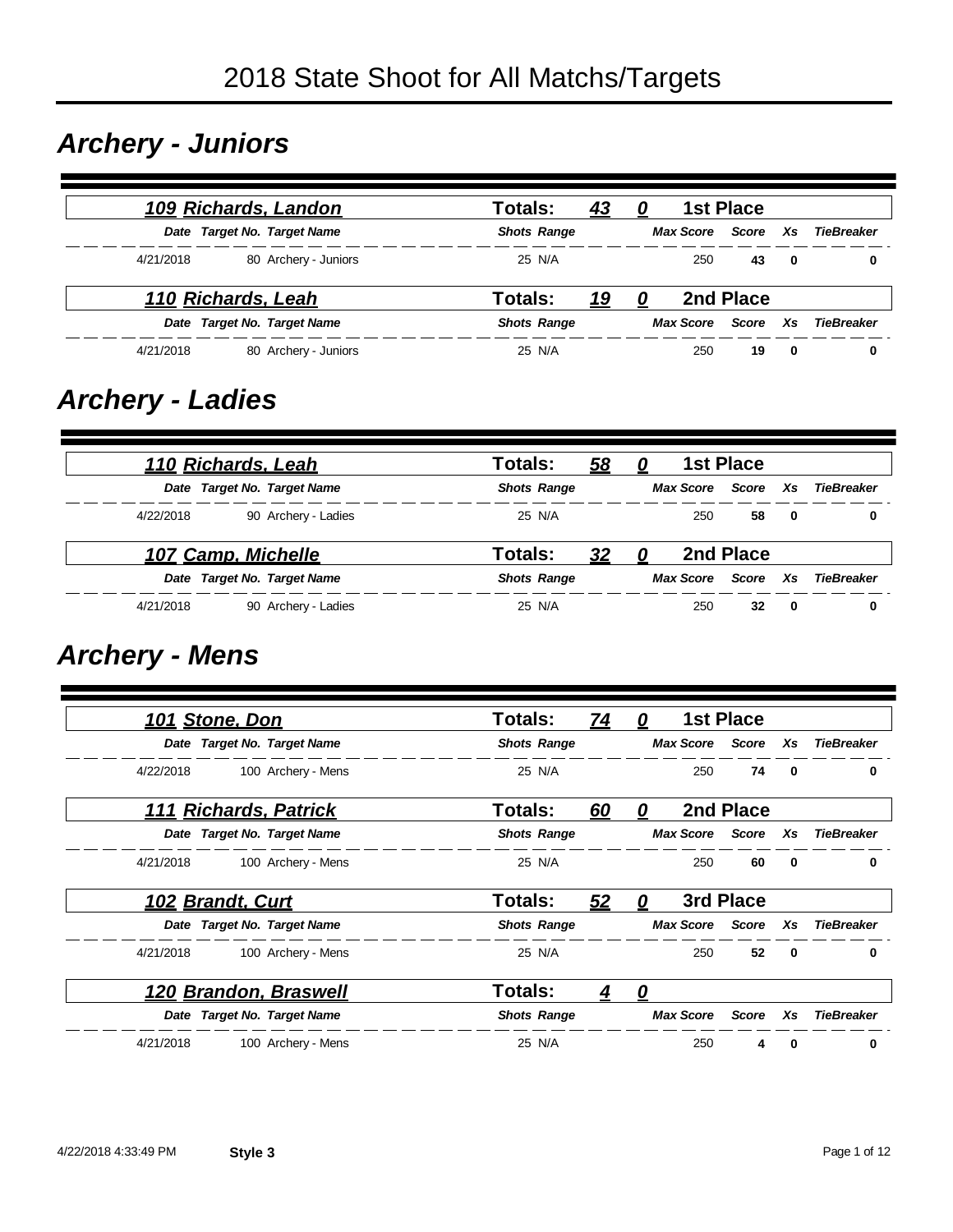# *Cartridge - Open*

|           | 102 Brandt, Curt |                                       | Totals: |                    | <u>33</u> | 0 | 1st Place        |       |              |            |
|-----------|------------------|---------------------------------------|---------|--------------------|-----------|---|------------------|-------|--------------|------------|
|           |                  | Date Target No. Target Name           |         | <b>Shots Range</b> |           |   | <b>Max Score</b> | Score | Xs           | TieBreaker |
| 4/22/2018 |                  | 920 300 Yard Target 300 Yards         |         | 10 300 Yards       |           |   | 100              |       | - 0          | 9999       |
| 4/22/2018 |                  | 910 200 Yard Target 300 Yards         |         | 10 300 Yards       |           |   | 100              | 12    | $\mathbf{0}$ | 9999       |
| 4/22/2018 |                  | 880 200 Yard Target 100 Yards Offhand |         | 10 200 Yards       |           |   | 100              | 21    | 0            | 9999       |

#### *Flintlock - Ladies*

|           |                             | <b>Totals:</b>     | 94 | 0                | <b>1st Place</b> |          |                   |
|-----------|-----------------------------|--------------------|----|------------------|------------------|----------|-------------------|
|           | <u>119 Perkins, Kayla</u>   |                    |    |                  |                  |          |                   |
|           | Date Target No. Target Name | <b>Shots Range</b> |    | <b>Max Score</b> | <b>Score</b>     | Xs       | <b>TieBreaker</b> |
| 4/21/2018 | 862 6 Bull (7 ring)         | 5 50 Yards         |    |                  | 50<br>24         | $\bf{0}$ | 114               |
| 4/21/2018 | 753 1 Bull (8 ring)         | 5 50 Yards         |    |                  | 50<br>37         |          | 113               |
| 4/21/2018 | 762 6 Bull (8 ring)         | 5 25 Yards         |    |                  | 50<br>33         | 0        | 67                |
| 4/22/2018 | 873 1 bull (7 ring)         | 5 100 Yards        |    |                  | 0<br>50          | 0        | 9999              |
|           | 103 Ceballos, Kathy         | <b>Totals:</b>     | 92 | 1                | 2nd Place        |          |                   |
|           | Date Target No. Target Name | <b>Shots Range</b> |    | <b>Max Score</b> | <b>Score</b>     | Xs       | <b>TieBreaker</b> |
| 4/21/2018 | 862 6 Bull (7 ring)         | 5 50 Yards         |    |                  | 50<br>19         | 0        | 9999              |
| 4/21/2018 | 753 1 Bull (8 ring)         | 5 50 Yards         |    |                  | 50<br>31         | 0        | 149               |
| 4/21/2018 | 762 6 Bull (8 ring)         | 5 25 Yards         |    |                  | 50<br>22         | 0        | 101               |
| 4/21/2018 | 873 1 bull (7 ring)         | 5 100 Yards        |    |                  | 50<br>20         | 1        | 220               |
|           | 114 Moore, Pam              | <b>Totals:</b>     | 79 | 0                | 3rd Place        |          |                   |
|           | Date Target No. Target Name | <b>Shots Range</b> |    | <b>Max Score</b> | <b>Score</b>     | Xs       | <b>TieBreaker</b> |
| 4/21/2018 | 862 6 Bull (7 ring)         | 5 50 Yards         |    |                  | 50<br>20         | 0        | 115               |
| 4/21/2018 | 753 1 Bull (8 ring)         | 5 50 Yards         |    |                  | 50<br>0          | 0        | 9999              |
| 4/21/2018 | 762 6 Bull (8 ring)         | 5 25 Yards         |    |                  | 50<br>38         | 0        | 60                |
| 4/21/2018 | 873 1 bull (7 ring)         | 5 100 Yards        |    |                  | 50<br>21         | 0        | 186               |
|           | 107 Camp, Michelle          | Totals:            | 77 | 0                |                  |          |                   |
|           | Date Target No. Target Name | <b>Shots Range</b> |    | <b>Max Score</b> | <b>Score</b>     | Xs       | <b>TieBreaker</b> |
| 4/21/2018 | 862 6 Bull (7 ring)         | 5 50 Yards         |    |                  | 50<br>12         | 0        | 173               |
| 4/21/2018 | 753 1 Bull (8 ring)         | 5 50 Yards         |    |                  | 50<br>20         | 0        | 227               |
| 4/21/2018 | 762 6 Bull (8 ring)         | 25 Yards<br>5      |    |                  | 50<br>22         | 0        | 103               |
| 4/21/2018 | 873 1 bull (7 ring)         | 5 100 Yards        |    |                  | 50<br>23         | 0        | 9999              |
|           | 124 Sopher, Cathy           | <b>Totals:</b>     | 36 | 0                |                  |          |                   |
|           | Date Target No. Target Name | <b>Shots Range</b> |    | <b>Max Score</b> | <b>Score</b>     | Xs       | <b>TieBreaker</b> |
| 4/22/2018 | 862 6 Bull (7 ring)         | 5 50 Yards         |    |                  | 50<br>15         | 0        | 9999              |
| 4/22/2018 | 753 1 Bull (8 ring)         | 5 50 Yards         |    |                  | 50<br>0          | 0        | 9999              |
| 4/21/2018 | 762 6 Bull (8 ring)         | 25 Yards<br>5      |    |                  | 50<br>21         | 0        | 105               |
| 4/22/2018 | 873 1 bull (7 ring)         | 5 100 Yards        |    |                  | 50<br>0          | 0        | 9999              |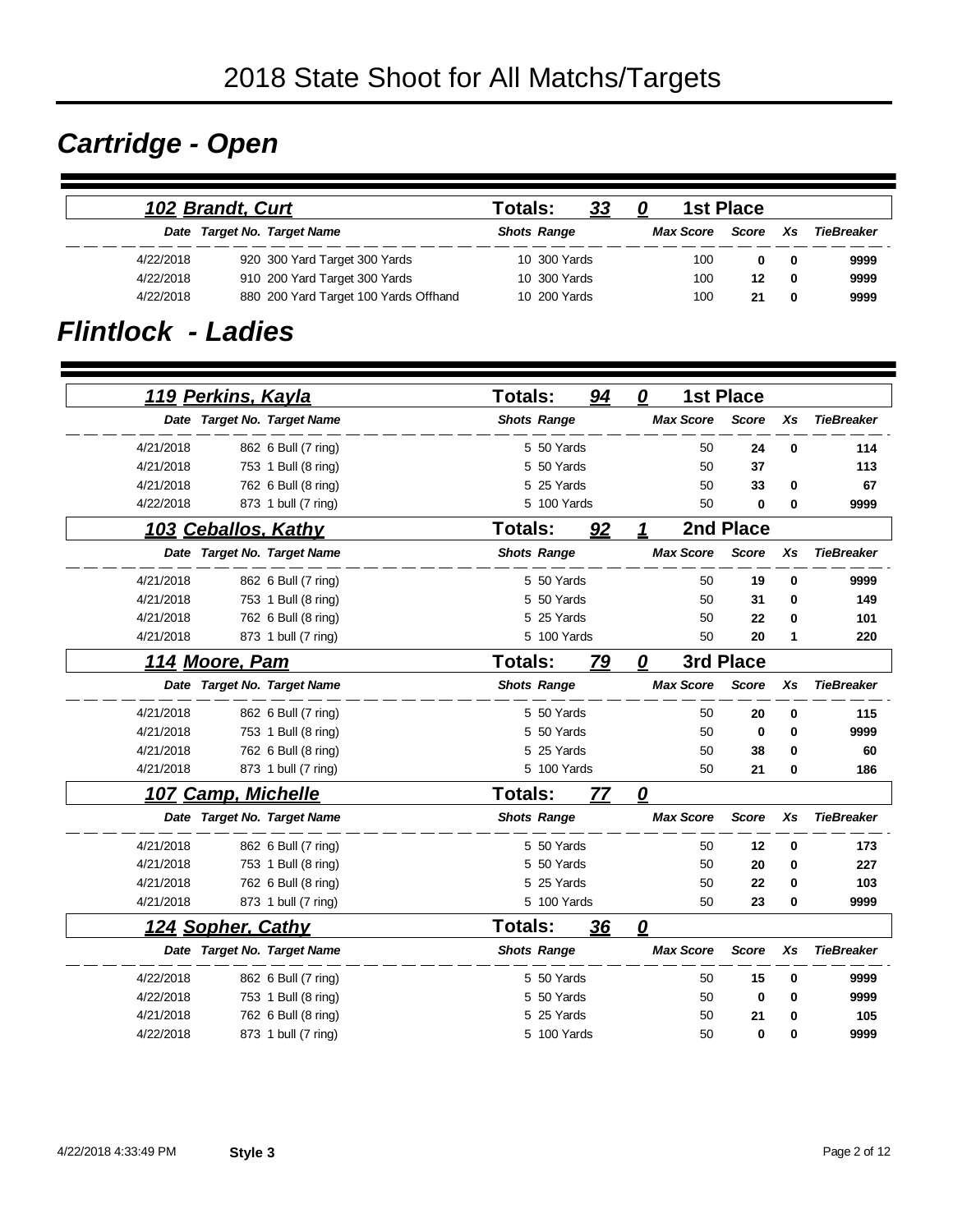#### *Flintlock - Mens*

|                           | 104 Cellabos, Dale          | 165<br><b>Totals:</b>       | 1                       | <b>1st Place</b> |    |                   |
|---------------------------|-----------------------------|-----------------------------|-------------------------|------------------|----|-------------------|
|                           | Date Target No. Target Name | <b>Shots Range</b>          | <b>Max Score</b>        | <b>Score</b>     | Xs | <b>TieBreaker</b> |
| 4/21/2018                 | 860 6 Bull (7 ring)         | 5 50 Yards                  | 50                      | 40               | 1  | 45                |
| 4/21/2018                 | 751 1 Bull (8 ring)         | 5 50 Yards                  | 50                      | 42               | 0  | 86                |
| 4/21/2018                 | 760 6 Bull (8 ring)         | 5 25 Yards                  | 50                      | 45               | 0  | 44                |
| 4/21/2018                 | 871 1 bull (7 ring)         | 5 100 Yards                 | 50                      | 38               | 0  | 109               |
| 102 Brandt, Curt          |                             | <b>Totals:</b><br>128       | 0                       | 2nd Place        |    |                   |
|                           | Date Target No. Target Name | <b>Shots Range</b>          | <b>Max Score</b>        | <b>Score</b>     | Xs | <b>TieBreaker</b> |
| 4/21/2018                 | 860 6 Bull (7 ring)         | 5 50 Yards                  | 50                      | 17               | 0  | 119               |
| 4/21/2018                 | 751 1 Bull (8 ring)         | 5 50 Yards                  | 50                      | 39               | 0  | 93                |
| 4/21/2018                 | 760 6 Bull (8 ring)         | 5 25 Yards                  | 50                      | 41               | 0  | 41                |
| 4/21/2018                 | 871 1 bull (7 ring)         | 5 100 Yards                 | 50                      | 31               | 0  | 174               |
| <u>116 Perkings, Will</u> |                             | <b>Totals:</b><br><u>76</u> | 1                       | 3rd Place        |    |                   |
|                           | Date Target No. Target Name | <b>Shots Range</b>          | <b>Max Score</b>        | <b>Score</b>     | Xs | <b>TieBreaker</b> |
| 4/21/2018                 | 860 6 Bull (7 ring)         | 5 50 Yards                  | 50                      | 10               | 0  | 94                |
| 4/21/2018                 | 751 1 Bull (8 ring)         | 5 50 Yards                  | 50                      | 22               | 0  | 9999              |
| 4/21/2018                 | 760 6 Bull (8 ring)         | 5 25 Yards                  | 50                      | 32               | 1  | 770               |
| 4/21/2018                 | 871 1 bull (7 ring)         | 5 100 Yards                 | 50                      | 12               | 0  | 9999              |
|                           | 106 Graves, Clayton         | <b>Totals:</b><br>71        | 0                       |                  |    |                   |
|                           | Date Target No. Target Name | <b>Shots Range</b>          | <b>Max Score</b>        | <b>Score</b>     | Xs | <b>TieBreaker</b> |
| 4/21/2018                 | 860 6 Bull (7 ring)         | 5 50 Yards                  | 50                      | 5                | 0  | 114               |
| 4/21/2018                 | 751 1 Bull (8 ring)         | 5 50 Yards                  | 50                      | 34               | 0  | 152               |
| 4/21/2018                 | 760 6 Bull (8 ring)         | 5 25 Yards                  | 50                      | 23               | 0  | 197               |
| 4/21/2018                 | 871 1 bull (7 ring)         | 5 100 Yards                 | 50                      | 9                | 0  | 9999              |
| <u> 123 Sopher, Terry</u> |                             | <b>Totals:</b><br>65        | $\boldsymbol{o}$        |                  |    |                   |
|                           | Date Target No. Target Name | <b>Shots Range</b>          | <b>Max Score</b>        | <b>Score</b>     | Xs | <b>TieBreaker</b> |
| 4/22/2018                 | 860 6 Bull (7 ring)         | 5 50 Yards                  | 50                      | 0                | 0  | 144               |
| 4/22/2018                 | 751 1 Bull (8 ring)         | 5 50 Yards                  | 50                      | 31               | 0  | 202               |
| 4/22/2018                 | 760 6 Bull (8 ring)         | 5 25 Yards                  | 50                      | 22               | 0  | 119               |
| 4/22/2018                 | 871 1 bull (7 ring)         | 5 100 Yards                 | 50                      | 12               | 0  | 9999              |
| <u>100 Herrel, Ben</u>    |                             | <b>Totals:</b><br><u>45</u> | <u>0</u>                |                  |    |                   |
|                           | Date Target No. Target Name | <b>Shots Range</b>          | <b>Max Score</b>        | Score            | Хs | <b>TieBreaker</b> |
| 4/22/2018                 | 860 6 Bull (7 ring)         | 5 50 Yards                  | 50                      | 0                | 0  | 120               |
| 4/22/2018                 | 751 1 Bull (8 ring)         | 5 50 Yards                  | 50                      | 19               | 0  | 9999              |
| 4/22/2018                 | 760 6 Bull (8 ring)         | 5 25 Yards                  | 50                      | 26               | 0  | 98                |
| 4/22/2018                 | 871 1 bull (7 ring)         | 5 100 Yards                 | 50                      | 0                | 0  | 9999              |
| <u>105 Fannin, Hank</u>   |                             | <u>39</u><br><b>Totals:</b> | $\overline{\mathbf{0}}$ |                  |    |                   |
|                           | Date Target No. Target Name | <b>Shots Range</b>          | <b>Max Score</b>        | <b>Score</b>     | Xs | <b>TieBreaker</b> |
| 4/22/2018                 | 860 6 Bull (7 ring)         | 5 50 Yards                  | 50                      | 0                | 0  | 9999              |
| 4/22/2018                 | 751 1 Bull (8 ring)         | 5 50 Yards                  | 50                      | 0                | 0  | 9999              |
| 4/21/2018                 | 760 6 Bull (8 ring)         | 5 25 Yards                  | 50                      | 39               | 0  | 55                |
| 4/22/2018                 | 871 1 bull (7 ring)         | 5 100 Yards                 | 50                      | 0                | 0  | 9999              |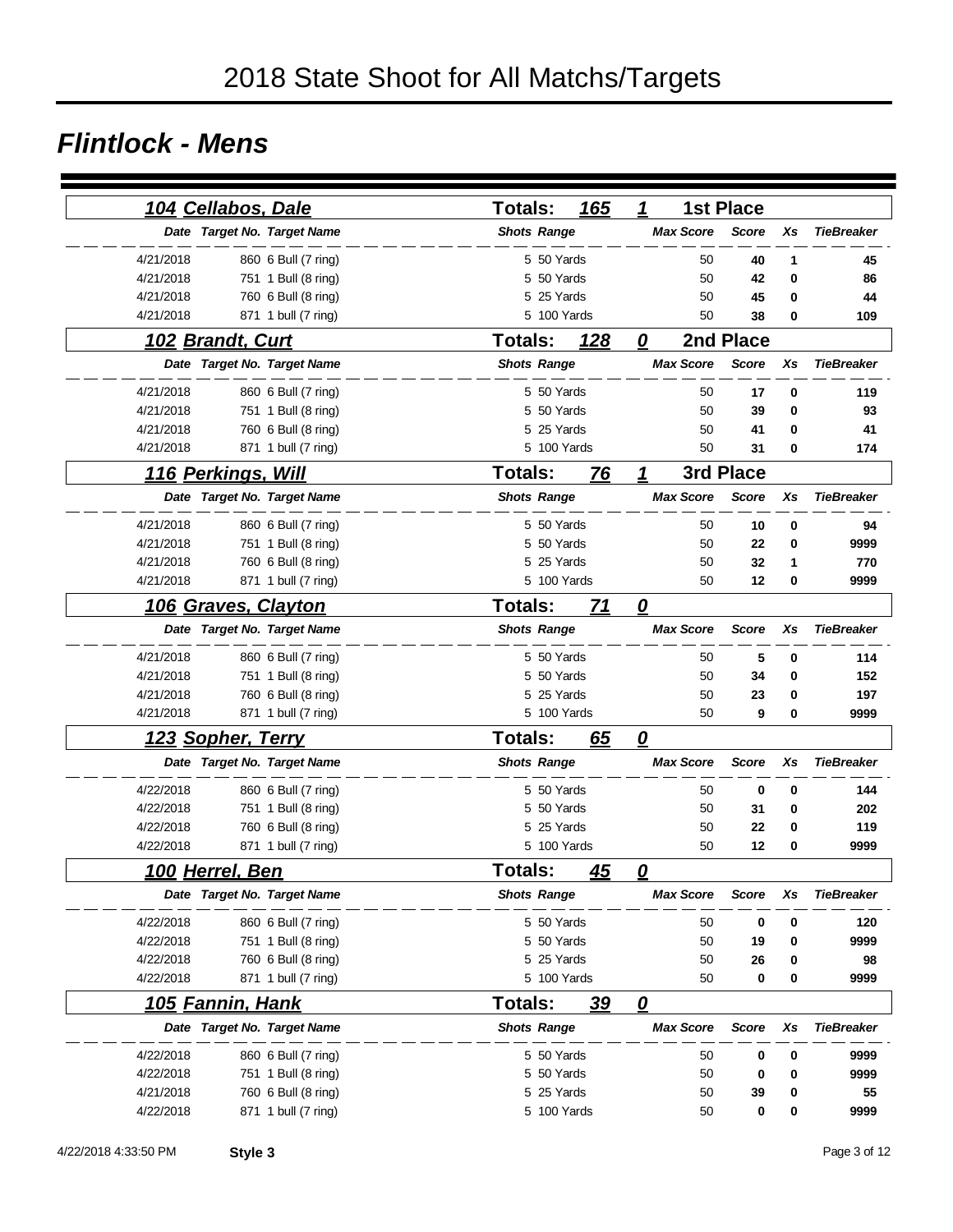# *Hunter - Open*

|           | 102 Brandt, Curt         |                             | <b>Totals:</b>     |             | 152        | $\boldsymbol{2}$        |                  | <b>1st Place</b> |              |                   |
|-----------|--------------------------|-----------------------------|--------------------|-------------|------------|-------------------------|------------------|------------------|--------------|-------------------|
|           |                          | Date Target No. Target Name | <b>Shots Range</b> |             |            |                         | <b>Max Score</b> | <b>Score</b>     | Xs           | <b>TieBreaker</b> |
| 4/21/2018 |                          | 260 Ground Hog              |                    | 5 50 Yards  |            |                         | 50               | 47               | 0            | 105               |
| 4/21/2018 |                          | 240 Fox-701                 |                    | 5 50 Yards  |            |                         | 50               | 37               | 0            | 920               |
| 4/21/2018 |                          | 220 Crow-101                |                    | 5 25 Yards  |            |                         | 50               | 47               | $\mathbf{2}$ | 35                |
| 4/21/2018 |                          | 140 Bear-711                |                    | 5 100 Yards |            |                         | 50               | 21               | 0            | 285               |
|           | <u>105 Fannin, Hank</u>  |                             | <b>Totals:</b>     |             | <b>135</b> | 0                       |                  | 2nd Place        |              |                   |
|           |                          | Date Target No. Target Name | <b>Shots Range</b> |             |            |                         | <b>Max Score</b> | <b>Score</b>     | Xs           | <b>TieBreaker</b> |
| 4/21/2018 |                          | 260 Ground Hog              |                    | 5 50 Yards  |            |                         | 50               | 35               | 0            | 144               |
| 4/21/2018 |                          | 240 Fox-701                 |                    | 5 50 Yards  |            |                         | 50               | 33               | 0            | 62                |
| 4/21/2018 |                          | 220 Crow-101                |                    | 5 25 Yards  |            |                         | 50               | 47               | 0            | 250               |
| 4/21/2018 |                          | 140 Bear-711                |                    | 5 100 Yards |            |                         | 50               | 20               | 0            | 9999              |
|           | <u>126 Lawery, Brad</u>  |                             | <b>Totals:</b>     |             | 134        | $\overline{\bm{0}}$     |                  | 3rd Place        |              |                   |
|           |                          | Date Target No. Target Name | <b>Shots Range</b> |             |            |                         | <b>Max Score</b> | <b>Score</b>     | Xs           | <b>TieBreaker</b> |
| 4/22/2018 |                          | 260 Ground Hog              |                    | 5 50 Yards  |            |                         | 50               | 28               | 0            | 105               |
| 4/22/2018 |                          | 240 Fox-701                 |                    | 5 50 Yards  |            |                         | 50               | 38               | 0            | 59                |
| 4/22/2018 |                          | 220 Crow-101                |                    | 5 25 Yards  |            |                         | 50               | 50               | 0            | 20                |
| 4/22/2018 |                          | 140 Bear-711                |                    | 5 100 Yards |            |                         | 50               | 18               | 0            | 323               |
|           | 101 Stone, Don           |                             | <b>Totals:</b>     |             | 120        | $\overline{\mathbf{0}}$ |                  |                  |              |                   |
|           |                          | Date Target No. Target Name | <b>Shots Range</b> |             |            |                         | <b>Max Score</b> | <b>Score</b>     | Xs           | <b>TieBreaker</b> |
| 4/21/2018 |                          | 260 Ground Hog              |                    | 5 50 Yards  |            |                         | 50               | 27               | 0            | 88                |
| 4/21/2018 |                          | 240 Fox-701                 |                    | 5 50 Yards  |            |                         | 50               | 46               | 0            | 83                |
| 4/21/2018 |                          | 220 Crow-101                |                    | 5 25 Yards  |            |                         | 50               | 33               | 0            | 51                |
| 4/21/2018 |                          | 140 Bear-711                |                    | 5 100 Yards |            |                         | 50               | 14               | 0            | 9999              |
|           | <u>100 Herrel, Ben</u>   |                             | Totals:            |             | <u>101</u> | 0                       |                  |                  |              |                   |
|           |                          | Date Target No. Target Name | <b>Shots Range</b> |             |            |                         | <b>Max Score</b> | <b>Score</b>     | Xs           | <b>TieBreaker</b> |
| 4/21/2018 |                          | 260 Ground Hog              |                    | 5 50 Yards  |            |                         | 50               | 14               | 0            | 243               |
| 4/22/2018 |                          | 240 Fox-701                 |                    | 5 50 Yards  |            |                         | 50               | 15               | 0            | 9999              |
| 4/21/2018 |                          | 220 Crow-101                |                    | 5 25 Yards  |            |                         | 50               | 44               | 0            | 30                |
| 4/22/2018 |                          | 140 Bear-711                |                    | 5 100 Yards |            |                         | 50               | 28               | 0            | 162               |
|           | <u>113 Hammer, Zack</u>  |                             | <b>Totals:</b>     |             | 66         | 1                       |                  |                  |              |                   |
|           |                          | Date Target No. Target Name | <b>Shots Range</b> |             |            |                         | <b>Max Score</b> | <b>Score</b>     | Xs           | <b>TieBreaker</b> |
| 4/22/2018 |                          | 260 Ground Hog              |                    | 5 50 Yards  |            |                         | 50               | 10               | 0            | 9999              |
| 4/21/2018 |                          | 240 Fox-701                 |                    | 5 50 Yards  |            |                         | 50               | 17               | 0            | 9999              |
| 4/22/2018 |                          | 220 Crow-101                |                    | 5 25 Yards  |            |                         | 50               | 36               | 1            | 73                |
| 4/21/2018 |                          | 140 Bear-711                |                    | 5 100 Yards |            |                         | 50               | 3                | 0            | 9999              |
|           | <u>112 Hammer, Brian</u> |                             | <b>Totals:</b>     |             | <u>53</u>  | <u>1</u>                |                  |                  |              |                   |
|           |                          | Date Target No. Target Name | <b>Shots Range</b> |             |            |                         | <b>Max Score</b> | <b>Score</b>     | Xs           | <b>TieBreaker</b> |
| 4/22/2018 |                          | 260 Ground Hog              |                    | 5 50 Yards  |            |                         | 50               | 12               | 0            | 9999              |
| 4/21/2018 |                          | 240 Fox-701                 |                    | 5 50 Yards  |            |                         | 50               | 9                | 0            | 196               |
| 4/22/2018 |                          | 220 Crow-101                |                    | 5 25 Yards  |            |                         | 50               | 17               | 0            | 92                |
| 4/21/2018 |                          | 140 Bear-711                |                    | 5 100 Yards |            |                         | 50               | 15               | 1            | 9999              |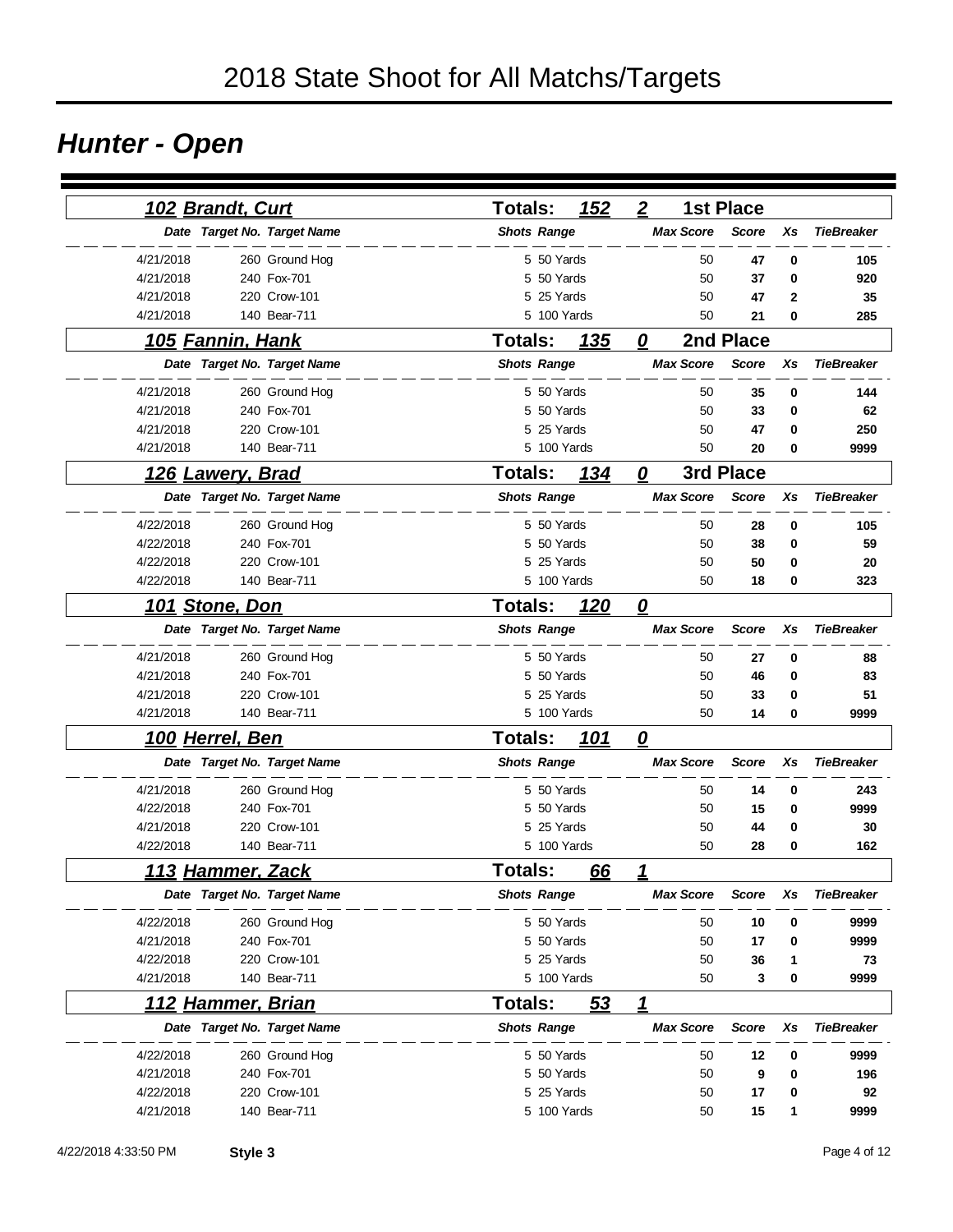# 2018 State Shoot for All Matchs/Targets

|                   |     |       | 0                | <u>36</u> |                    | <b>Totals:</b> |                             | 107 Camp, Michelle |           |
|-------------------|-----|-------|------------------|-----------|--------------------|----------------|-----------------------------|--------------------|-----------|
| <b>TieBreaker</b> | Xs  | Score | <b>Max Score</b> |           | <b>Shots Range</b> |                | Date Target No. Target Name |                    |           |
| 9999              | 0   | 10    | 50               |           | 5 50 Yards         |                | 260 Ground Hog              |                    | 4/22/2018 |
| 9999              | 0   | 0     | 50               |           | 5 50 Yards         |                | 240 Fox-701                 |                    | 4/22/2018 |
| 400               | 0   | 26    | 50               |           | 5 25 Yards         |                | 220 Crow-101                |                    | 4/21/2018 |
| 9999              | 0   | 0     | 50               |           | 5 100 Yards        |                | 140 Bear-711                |                    | 4/22/2018 |
|                   |     |       | 0                | 0         |                    | Totals:        |                             | 124 Sopher, Cathy  |           |
| <b>TieBreaker</b> | Xs. | Score | <b>Max Score</b> |           | <b>Shots Range</b> |                | Date Target No. Target Name |                    |           |
| 9999              | 0   | 0     | 50               |           | 5 50 Yards         |                | 260 Ground Hog              |                    | 4/22/2018 |
| 9999              | 0   | 0     | 50               |           | 5 50 Yards         |                | 240 Fox-701                 |                    | 4/22/2018 |
| 9999              | 0   | 0     | 50               |           | 5 25 Yards         |                | 220 Crow-101                |                    | 4/22/2018 |
| 9999              | 0   | 0     | 50               |           | 5 100 Yards        |                | 140 Bear-711                |                    | 4/22/2018 |

## *Junior - Open*

|           |                          | 109 Richards, Landon        | <b>Totals:</b> |                    | 109 | 0 |                  | <b>1st Place</b> |    |                   |
|-----------|--------------------------|-----------------------------|----------------|--------------------|-----|---|------------------|------------------|----|-------------------|
|           |                          | Date Target No. Target Name |                | <b>Shots Range</b> |     |   | <b>Max Score</b> | <b>Score</b>     | Xs | <b>TieBreaker</b> |
| 4/21/2018 |                          | 875 1 bull (7 ring)         |                | 5 50 Yards         |     |   | 50               | 25               | 0  | 186               |
| 4/21/2018 |                          | 756 1 Bull (8 ring)         |                | 5 50 Yards         |     |   | 50               | 27               | 0  | 187               |
| 4/21/2018 |                          | 864 6 Bull (7 ring)         |                | 5 25 Yards         |     |   | 50               | 23               | 0  | 110               |
| 4/21/2018 |                          | 31 3 Bull                   |                | 5 25 Yards         |     |   | 50               | 34               | 0  | 107               |
|           | <u>113 Hammer, Zack</u>  |                             | Totals:        |                    | 94  | 0 |                  | 2nd Place        |    |                   |
|           |                          | Date Target No. Target Name |                | <b>Shots Range</b> |     |   | <b>Max Score</b> | <b>Score</b>     | Xs | <b>TieBreaker</b> |
| 4/21/2018 |                          | 875 1 bull (7 ring)         |                | 5 50 Yards         |     |   | 50               | 39               | 0  | 9999              |
| 4/21/2018 |                          | 756 1 Bull (8 ring)         |                | 5 50 Yards         |     |   | 50               | 26               | 0  | 9999              |
| 4/21/2018 |                          | 864 6 Bull (7 ring)         |                | 5 25 Yards         |     |   | 50               | 6                | 0  | 920               |
| 4/21/2018 |                          | 31 3 Bull                   |                | 5 25 Yards         |     |   | 50               | 23               | 0  | 200               |
|           | <u>125 Farley, Aidan</u> |                             | Totals:        |                    | 73  | 0 |                  | 3rd Place        |    |                   |
|           |                          | Date Target No. Target Name |                | <b>Shots Range</b> |     |   | <b>Max Score</b> | <b>Score</b>     | Xs | <b>TieBreaker</b> |
| 4/22/2018 |                          | 875 1 bull (7 ring)         |                | 5 50 Yards         |     |   | 50               | 22               | 0  | 253               |
| 4/22/2018 |                          | 756 1 Bull (8 ring)         |                | 5 50 Yards         |     |   | 50               | 15               | 0  | 9999              |
| 4/22/2018 |                          | 864 6 Bull (7 ring)         |                | 5 25 Yards         |     |   | 50               | 12               | 0  | 149               |
| 4/22/2018 |                          | 31 3 Bull                   |                | 5 25 Yards         |     |   | 50               | 24               | 0  | 120               |

## *Knife & Hawk - Juniors*

|           |                    | 109 Richards, Landon         | Totals:            | <u>90</u> | 0 | <b>1st Place</b> |           |             |                   |
|-----------|--------------------|------------------------------|--------------------|-----------|---|------------------|-----------|-------------|-------------------|
|           |                    | Date Target No. Target Name  | <b>Shots Range</b> |           |   | Max Score        | Score     | <b>Xs</b>   | TieBreaker        |
| 4/21/2018 |                    | 290 Knife and Hawk - Juniors | 10 N/A             |           |   | 250              | 90        | $\mathbf 0$ | 0                 |
|           | 110 Richards, Leah |                              | Totals:            | 30        |   |                  | 2nd Place |             |                   |
|           |                    | Date Target No. Target Name  | <b>Shots Range</b> |           |   | Max Score        | Score     | Xs          | <b>TieBreaker</b> |
| 4/22/2018 |                    | 290 Knife and Hawk - Juniors | 10 N/A             |           |   | 250              | 30        | $\bf{0}$    | 0                 |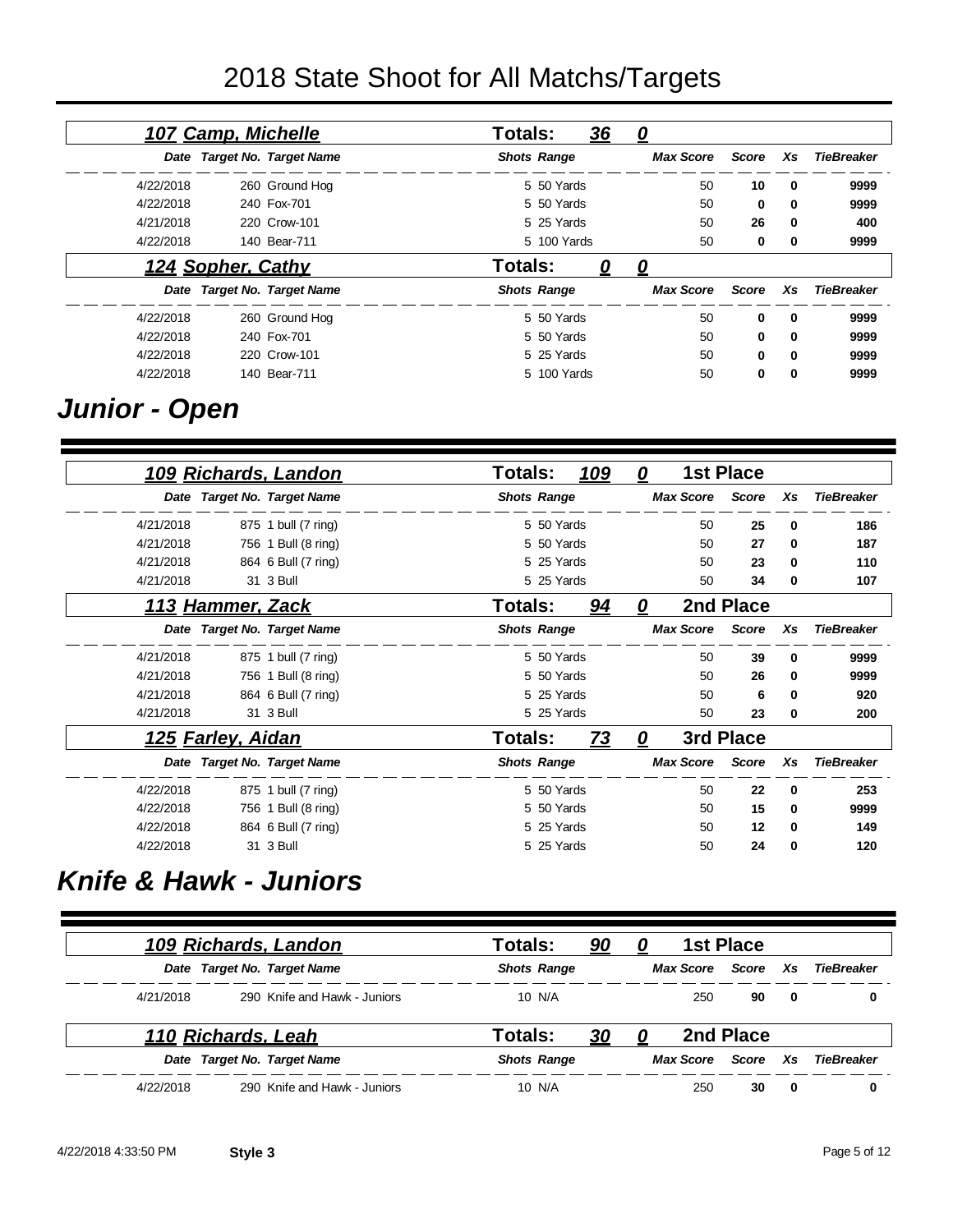#### *Knife & Hawk - Ladies*

|           | 107 Camp, Michelle |                             | Totals:            | <u>50</u> | 0 |                  | <b>1st Place</b> |              |            |
|-----------|--------------------|-----------------------------|--------------------|-----------|---|------------------|------------------|--------------|------------|
|           |                    | Date Target No. Target Name | <b>Shots Range</b> |           |   | Max Score        | Score Xs         |              | TieBreaker |
| 4/21/2018 |                    | 300 Knife and Hawk - Ladies | 25 N/A             |           |   | 250              | 50               | $\mathbf{0}$ | 0          |
|           | 110 Richards, Leah |                             | Totals:            | <u>30</u> | 0 |                  | 2nd Place        |              |            |
|           |                    | Date Target No. Target Name | <b>Shots Range</b> |           |   | <b>Max Score</b> | Score            | Xs           | TieBreaker |
| 4/21/2018 |                    | 300 Knife and Hawk - Ladies | 25 N/A             |           |   | 250              | 30               | - 0          | 0          |

#### *Knife & Hawk - Mens*

|                   |    | <b>1st Place</b> |                  | <u>0</u> | <u> 110</u> | <b>Totals:</b>     |                               | <u>101 Stone, Don</u> |
|-------------------|----|------------------|------------------|----------|-------------|--------------------|-------------------------------|-----------------------|
| <b>TieBreaker</b> | Xs | <b>Score</b>     | <b>Max Score</b> |          |             | <b>Shots Range</b> | Date Target No. Target Name   |                       |
| 0                 |    | 110              | 250              |          |             | 25 N/A             | 310 Knife and Hawk - Mens     | 4/22/2018             |
|                   |    | 2nd Place        |                  | 0        | 110         | Totals:            | 118 Philbrick, David          |                       |
| <b>TieBreaker</b> | Xs | Score            | <b>Max Score</b> |          |             | <b>Shots Range</b> | Date Target No. Target Name   |                       |
| $\bf{0}$          |    | 110              | 250              |          |             | 25 N/A             | 310 Knife and Hawk - Mens     | 4/21/2018             |
|                   |    | 3rd Place        |                  | 0        | 70          | Totals:            | 122 Fannin, Joe               |                       |
| <b>TieBreaker</b> | Xs | Score            | <b>Max Score</b> |          |             | <b>Shots Range</b> | Date Target No. Target Name   |                       |
| 0                 |    | 70               | 250              |          |             | 25 N/A             | 310 Knife and Hawk - Mens     | 4/21/2018             |
|                   |    |                  |                  | 0        | <u>70</u>   | <b>Totals:</b>     | <u> 111 Richards, Patrick</u> |                       |
| <b>TieBreaker</b> | Xs | <b>Score</b>     | <b>Max Score</b> |          |             | <b>Shots Range</b> | Date Target No. Target Name   |                       |
| $\bf{0}$          |    | 70               | 250              |          |             | 25 N/A             | 310 Knife and Hawk - Mens     | 4/21/2018             |
|                   |    |                  |                  | 0        | 60          | <b>Totals:</b>     | 102 Brandt, Curt              |                       |
| <b>TieBreaker</b> | Xs | <b>Score</b>     | <b>Max Score</b> |          |             | <b>Shots Range</b> | Date Target No. Target Name   |                       |
| 0                 |    | 60               | 250              |          |             | 25 N/A             | 310 Knife and Hawk - Mens     | 4/21/2018             |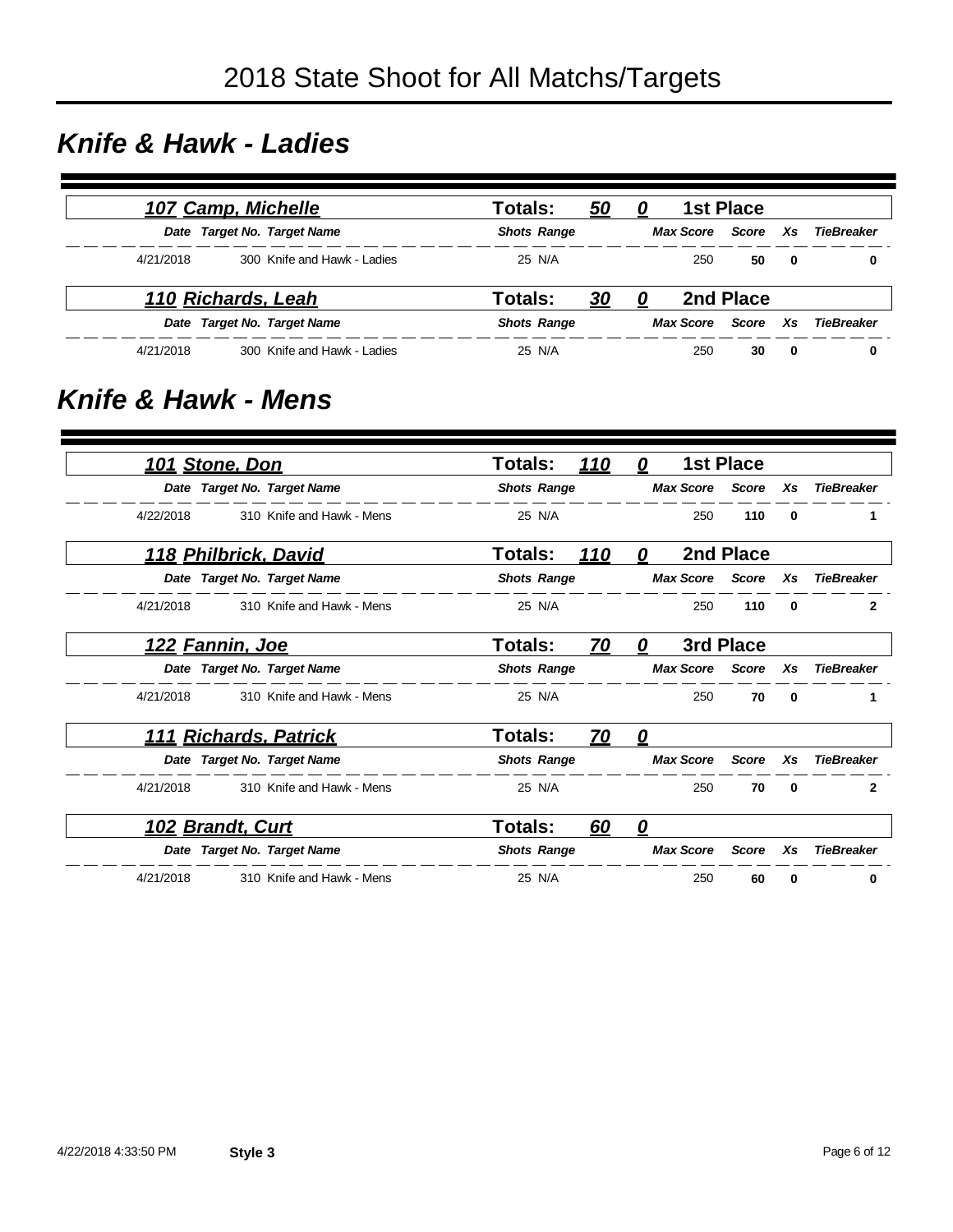# *Military Rifled Musket - Open*

|           | 102 Brandt, Curt         |                                       | Totals:            |              | 218          | 0 |                  | <b>1st Place</b> |              |                   |
|-----------|--------------------------|---------------------------------------|--------------------|--------------|--------------|---|------------------|------------------|--------------|-------------------|
|           |                          | Date Target No. Target Name           | <b>Shots Range</b> |              |              |   | <b>Max Score</b> | <b>Score</b>     | Xs           | <b>TieBreaker</b> |
| 4/21/2018 |                          | 750 1 Bull (8 ring)                   |                    | 10 50 Yards  |              |   | 100              | 80               | $\mathbf{0}$ | 80                |
| 4/21/2018 |                          | 881 200 Yard Target 100 Yards Offhand |                    | 10 100 Yards |              |   | 100              | 80               | $\mathbf{0}$ | 256               |
| 4/21/2018 |                          | 870 1 bull (7 ring)                   |                    | 10 100 Yards |              |   | 100              | 58               | 0            | 193               |
|           | 101 Stone, Don           |                                       | <b>Totals:</b>     |              | 145          | 0 |                  | 2nd Place        |              |                   |
|           |                          | Date Target No. Target Name           | <b>Shots Range</b> |              |              |   | <b>Max Score</b> | Score            | Xs           | <b>TieBreaker</b> |
| 4/21/2018 |                          | 750 1 Bull (8 ring)                   |                    | 10 50 Yards  |              |   | 100              | 53               | $\mathbf{0}$ | 196               |
| 4/21/2018 |                          | 881 200 Yard Target 100 Yards Offhand |                    | 10 100 Yards |              |   | 100              | 58               | 0            | 328               |
| 4/21/2018 |                          | 870 1 bull (7 ring)                   |                    |              | 10 100 Yards |   | 100              | 34               | 0            | 172               |
|           | <u>108 Lyons, Joseph</u> |                                       | <b>Totals:</b>     |              | <u>34</u>    | 0 |                  | 3rd Place        |              |                   |
|           |                          | Date Target No. Target Name           | <b>Shots Range</b> |              |              |   | <b>Max Score</b> | <b>Score</b>     | Xs           | <b>TieBreaker</b> |
| 4/21/2018 |                          | 750 1 Bull (8 ring)                   |                    | 10 50 Yards  |              |   | 100              | 14               | $\mathbf{0}$ | 212               |
| 4/22/2018 |                          | 881 200 Yard Target 100 Yards Offhand |                    | 10 100 Yards |              |   | 100              | 0                | $\mathbf{0}$ | 9999              |
| 4/21/2018 |                          | 870 1 bull (7 ring)                   |                    | 10 100 Yards |              |   | 100              | 20               | 0            | 9999              |

#### *Percussion - Ladies*

|           | 114 Moore, Pam      |                             | Totals:        |                    | 92 | 0                       |                  | <b>1st Place</b> |    |                   |
|-----------|---------------------|-----------------------------|----------------|--------------------|----|-------------------------|------------------|------------------|----|-------------------|
|           |                     | Date Target No. Target Name |                | <b>Shots Range</b> |    |                         | <b>Max Score</b> | Score            | Xs | <b>TieBreaker</b> |
| 4/21/2018 |                     | 861 6 Bull (7 ring)         |                | 5 50 Yards         |    |                         | 50               | 7                | 0  | 9999              |
| 4/21/2018 |                     | 752 1 Bull (8 ring)         |                | 5 50 Yards         |    |                         | 50               | 37               | 0  | 100               |
| 4/21/2018 |                     | 761 6 Bull (8 ring)         |                | 5 25 Yards         |    |                         | 50               | 37               | 0  | 49                |
| 4/21/2018 |                     | 872 1 bull (7 ring)         |                | 5 100 Yards        |    |                         | 50               | 11               | 0  | 216               |
|           | 103 Ceballos, Kathy |                             | <b>Totals:</b> |                    | 90 | $\overline{\mathbf{0}}$ |                  | 2nd Place        |    |                   |
|           |                     | Date Target No. Target Name |                | <b>Shots Range</b> |    |                         | <b>Max Score</b> | <b>Score</b>     | Xs | <b>TieBreaker</b> |
| 4/21/2018 |                     | 861 6 Bull (7 ring)         |                | 5 50 Yards         |    |                         | 50               | 23               | 0  | 9999              |
| 4/21/2018 |                     | 752 1 Bull (8 ring)         |                | 5 50 Yards         |    |                         | 50               | 34               | 0  | 136               |
| 4/21/2018 |                     | 761 6 Bull (8 ring)         |                | 5 25 Yards         |    |                         | 50               | 13               | 0  | 128               |
| 4/21/2018 |                     | 872 1 bull (7 ring)         |                | 5 100 Yards        |    |                         | 50               | 20               | 0  | 192               |
|           | 107 Camp, Michelle  |                             | Totals:        |                    | 87 | 0                       |                  | 3rd Place        |    |                   |
|           |                     | Date Target No. Target Name |                | <b>Shots Range</b> |    |                         | <b>Max Score</b> | <b>Score</b>     | Xs | <b>TieBreaker</b> |
| 4/21/2018 |                     | 861 6 Bull (7 ring)         |                | 5 50 Yards         |    |                         | 50               | 5                | 0  | 125               |
| 4/21/2018 |                     | 752 1 Bull (8 ring)         |                | 5 50 Yards         |    |                         | 50               | 26               | 0  | 175               |
| 4/21/2018 |                     | 761 6 Bull (8 ring)         |                | 5 25 Yards         |    |                         | 50               | 29               | 0  | 710               |
| 4/21/2018 |                     | 872 1 bull (7 ring)         |                | 5 100 Yards        |    |                         | 50               | 27               | 0  | 9999              |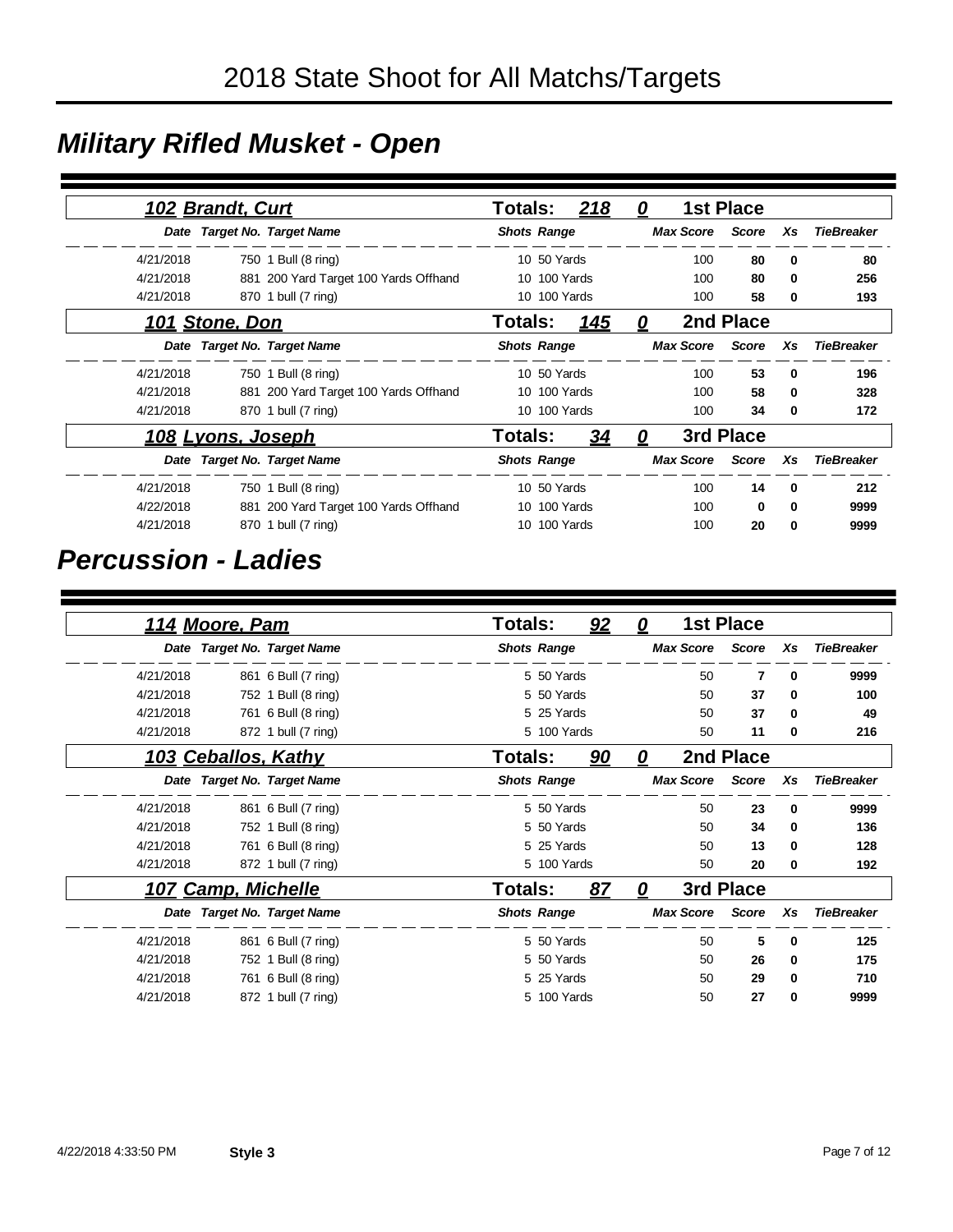## *Percussion - Mens*

|           | <u>105 Fannin, Hank</u>   |                             | <b>Totals:</b> |                    | 158         | 0                       |                  | <b>1st Place</b> |    |                   |
|-----------|---------------------------|-----------------------------|----------------|--------------------|-------------|-------------------------|------------------|------------------|----|-------------------|
|           |                           | Date Target No. Target Name |                | <b>Shots Range</b> |             |                         | <b>Max Score</b> | <b>Score</b>     | Xs | <b>TieBreaker</b> |
| 4/21/2018 |                           | 863 6 Bull (7 ring)         |                | 5 50 Yards         |             |                         | 50               | 34               | 0  | 64                |
| 4/21/2018 |                           | 754 1 Bull (8 ring)         |                | 5 50 Yards         |             |                         | 50               | 47               | 0  | 58                |
| 4/21/2018 |                           | 763 6 Bull (8 ring)         |                | 5 25 Yards         |             |                         | 50               | 41               | 0  | 47                |
| 4/21/2018 |                           | 874 1 bull (7 ring)         |                |                    | 5 100 Yards |                         | 50               | 36               | 0  | 132               |
|           | <u>126 Lawery, Brad</u>   |                             | Totals:        |                    | <b>146</b>  | 0                       |                  | 2nd Place        |    |                   |
|           |                           | Date Target No. Target Name |                | <b>Shots Range</b> |             |                         | <b>Max Score</b> | <b>Score</b>     | Xs | <b>TieBreaker</b> |
| 4/22/2018 |                           | 863 6 Bull (7 ring)         |                | 5 50 Yards         |             |                         | 50               | 32               | 0  | 70                |
| 4/22/2018 |                           | 754 1 Bull (8 ring)         |                | 5 50 Yards         |             |                         | 50               | 46               | 0  | 60                |
| 4/22/2018 |                           | 763 6 Bull (8 ring)         |                | 5 25 Yards         |             |                         | 50               | 41               | 0  | 38                |
| 4/22/2018 |                           | 874 1 bull (7 ring)         |                |                    | 5 100 Yards |                         | 50               | 27               | 0  | 187               |
|           | <u>102 Brandt, Curt</u>   |                             | <b>Totals:</b> |                    | 140         | $\mathbf{0}$            |                  | 3rd Place        |    |                   |
|           |                           | Date Target No. Target Name |                | <b>Shots Range</b> |             |                         | <b>Max Score</b> | <b>Score</b>     | Xs | <b>TieBreaker</b> |
| 4/21/2018 |                           | 863 6 Bull (7 ring)         |                | 5 50 Yards         |             |                         | 50               | 25               | 0  | 118               |
| 4/21/2018 |                           | 754 1 Bull (8 ring)         |                | 5 50 Yards         |             |                         | 50               | 42               | 0  | 90                |
| 4/21/2018 |                           | 763 6 Bull (8 ring)         |                | 5 25 Yards         |             |                         | 50               | 42               | 0  | 25                |
| 4/21/2018 |                           | 874 1 bull (7 ring)         |                |                    | 5 100 Yards |                         | 50               | 31               | 0  | 167               |
|           | <u>104 Cellabos, Dale</u> |                             | <b>Totals:</b> |                    | 131         | 0                       |                  |                  |    |                   |
|           |                           | Date Target No. Target Name |                | <b>Shots Range</b> |             |                         | <b>Max Score</b> | <b>Score</b>     | Xs | <b>TieBreaker</b> |
| 4/21/2018 |                           | 863 6 Bull (7 ring)         |                | 5 50 Yards         |             |                         | 50               | 28               | 0  | 85                |
| 4/21/2018 |                           | 754 1 Bull (8 ring)         |                | 5 50 Yards         |             |                         | 50               | 45               | 0  | 85                |
| 4/21/2018 |                           | 763 6 Bull (8 ring)         |                | 5 25 Yards         |             |                         | 50               | 37               | 0  | 60                |
| 4/21/2018 |                           | 874 1 bull (7 ring)         |                |                    | 5 100 Yards |                         | 50               | 21               | 0  | 195               |
|           | <u>112 Hammer, Brian</u>  |                             | <b>Totals:</b> |                    | <u>120</u>  | $\boldsymbol{o}$        |                  |                  |    |                   |
|           |                           | Date Target No. Target Name |                | <b>Shots Range</b> |             |                         | <b>Max Score</b> | <b>Score</b>     | Xs | <b>TieBreaker</b> |
| 4/21/2018 |                           | 863 6 Bull (7 ring)         |                | 5 50 Yards         |             |                         | 50               | 19               | 0  | 9999              |
| 4/21/2018 |                           | 754 1 Bull (8 ring)         |                | 5 50 Yards         |             |                         | 50               | 40               | 0  | 75                |
| 4/21/2018 |                           | 763 6 Bull (8 ring)         |                | 5 25 Yards         |             |                         | 50               | 43               | 0  | 69                |
| 4/21/2018 |                           | 874 1 bull (7 ring)         |                |                    | 5 100 Yards |                         | 50               | 18               | 0  | 9999              |
|           | <u>108 Lyons, Joseph</u>  |                             | <b>Totals:</b> |                    | <u> 113</u> | <u>0</u>                |                  |                  |    |                   |
|           |                           | Date Target No. Target Name |                | <b>Shots Range</b> |             |                         | <b>Max Score</b> | Score            | Хs | <b>TieBreaker</b> |
| 4/21/2018 |                           | 863 6 Bull (7 ring)         |                | 5 50 Yards         |             |                         | 50               | 19               | 0  | 121               |
| 4/21/2018 |                           | 754 1 Bull (8 ring)         |                | 5 50 Yards         |             |                         | 50               | 35               | 0  | 105               |
| 4/21/2018 |                           | 763 6 Bull (8 ring)         |                | 5 25 Yards         |             |                         | 50               | 43               | 0  | 37                |
| 4/21/2018 |                           | 874 1 bull (7 ring)         |                |                    | 5 100 Yards |                         | 50               | 16               | 0  | 9999              |
|           | <u>100 Herrel, Ben</u>    |                             | <b>Totals:</b> |                    | <u> 102</u> | $\overline{\mathbf{0}}$ |                  |                  |    |                   |
|           |                           | Date Target No. Target Name |                | <b>Shots Range</b> |             |                         | <b>Max Score</b> | <b>Score</b>     | Xs | <b>TieBreaker</b> |
| 4/21/2018 |                           | 863 6 Bull (7 ring)         |                | 5 50 Yards         |             |                         | 50               | 12               | 0  | 258               |
| 4/21/2018 |                           | 754 1 Bull (8 ring)         |                | 5 50 Yards         |             |                         | 50               | 41               | 0  | 86                |
| 4/21/2018 |                           | 763 6 Bull (8 ring)         |                | 5 25 Yards         |             |                         | 50               | 21               | 0  | 80                |
| 4/21/2018 |                           | 874 1 bull (7 ring)         |                |                    | 5 100 Yards |                         | 50               | 28               | 0  | 9999              |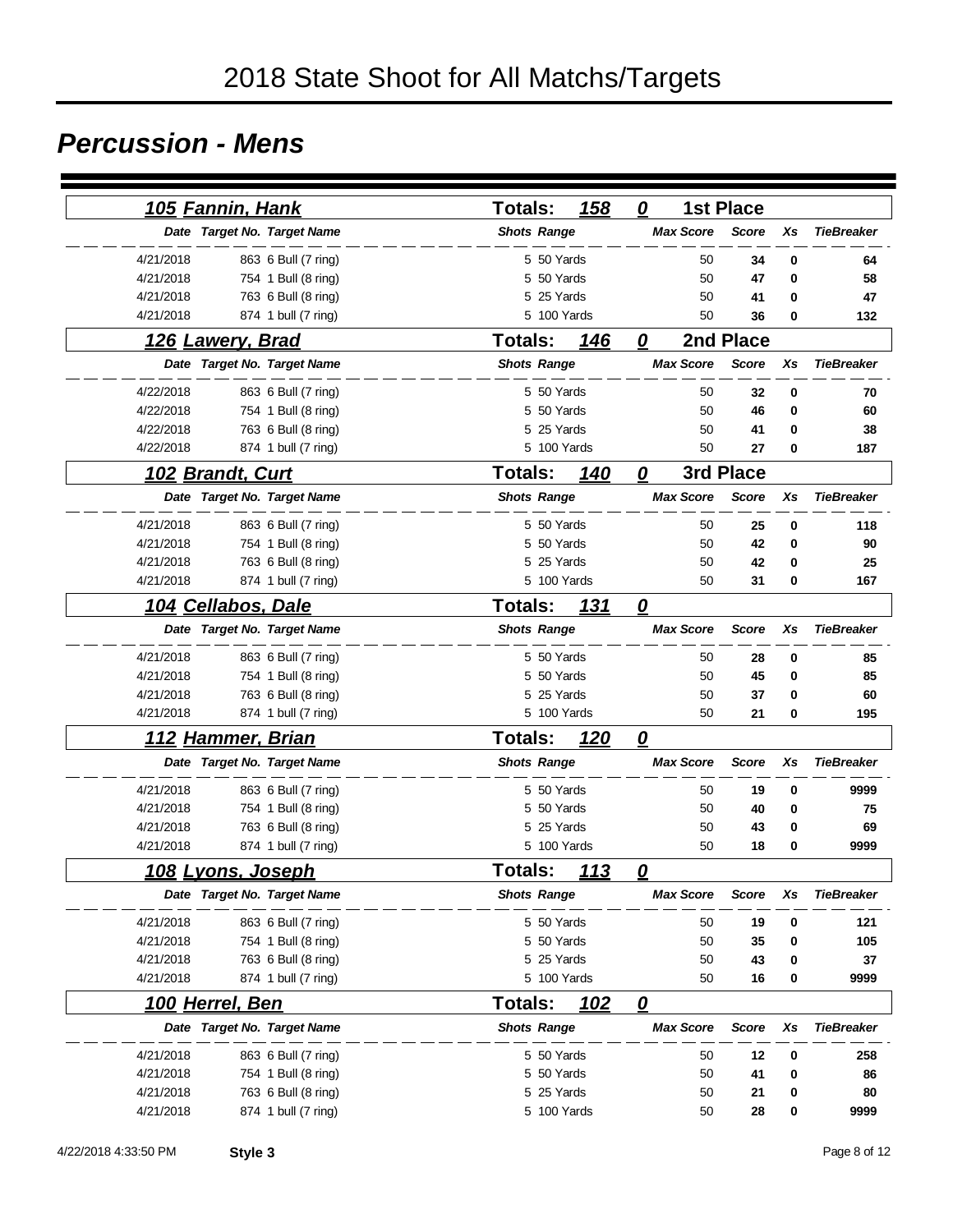# 2018 State Shoot for All Matchs/Targets

|                                         | $\overline{\mathbf{0}}$ | 99                 | Totals:        |                             | <u>101 Stone, Don</u>    |           |
|-----------------------------------------|-------------------------|--------------------|----------------|-----------------------------|--------------------------|-----------|
| <b>TieBreaker</b><br>Score<br>Xs        | <b>Max Score</b>        | <b>Shots Range</b> |                | Date Target No. Target Name |                          |           |
| 50<br>19<br>0                           |                         | 5 50 Yards         |                | 863 6 Bull (7 ring)         |                          | 4/21/2018 |
| 50<br>31<br>0                           |                         | 5 50 Yards         |                | 754 1 Bull (8 ring)         |                          | 4/21/2018 |
| 50<br>38<br>0                           |                         | 5 25 Yards         |                | 763 6 Bull (8 ring)         |                          | 4/21/2018 |
| 50<br>11<br>0                           |                         | 5 100 Yards        |                | 874 1 bull (7 ring)         |                          | 4/21/2018 |
|                                         | 0                       | 72                 | Totals:        |                             | 113 Hammer, Zack         |           |
| <b>Score</b><br>Xs<br><b>TieBreaker</b> | <b>Max Score</b>        | <b>Shots Range</b> |                | Date Target No. Target Name |                          |           |
| 50<br>18<br>0                           |                         | 5 50 Yards         |                | 863 6 Bull (7 ring)         |                          | 4/22/2018 |
| 50<br>24<br>0                           |                         | 5 50 Yards         |                | 754 1 Bull (8 ring)         |                          | 4/22/2018 |
| 19<br>50<br>0                           |                         | 5 25 Yards         |                | 763 6 Bull (8 ring)         |                          | 4/22/2018 |
| 50<br>11<br>0                           |                         | 5 100 Yards        |                | 874 1 bull (7 ring)         |                          | 4/22/2018 |
|                                         | $\boldsymbol{\varrho}$  | <u> 14</u>         | <b>Totals:</b> |                             | <u>127 Lowery, Danny</u> |           |
| <b>Score</b><br>Xs<br><b>TieBreaker</b> | <b>Max Score</b>        | <b>Shots Range</b> |                | Date Target No. Target Name |                          |           |
| 50<br>9999<br>0<br>0                    |                         | 5 50 Yards         |                | 863 6 Bull (7 ring)         |                          | 4/22/2018 |
| 50<br>9999<br>0<br>0                    |                         | 5 50 Yards         |                | 754 1 Bull (8 ring)         |                          | 4/22/2018 |
| 50<br>14<br>0                           |                         | 5 25 Yards         |                | 763 6 Bull (8 ring)         |                          | 4/22/2018 |
| 50<br>9999<br>0<br>0                    |                         | 5 100 Yards        |                | 874 1 bull (7 ring)         |                          | 4/22/2018 |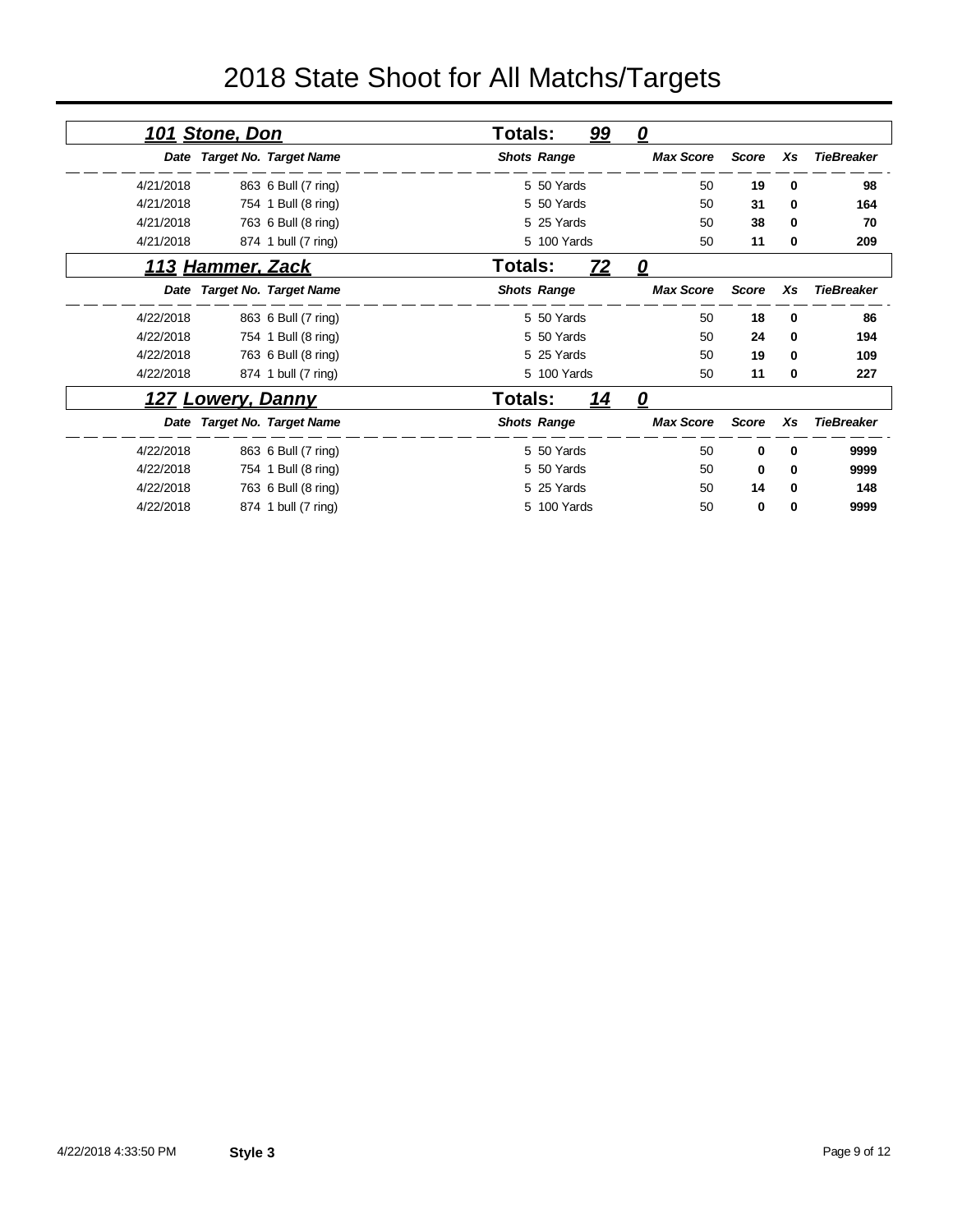# *Pistol - Open*

| 102 Brandt, Curt                | 167<br><b>Totals:</b>         | <b>1st Place</b><br>1                  |                   |
|---------------------------------|-------------------------------|----------------------------------------|-------------------|
| Date Target No. Target Name     | <b>Shots Range</b>            | <b>Max Score</b><br><b>Score</b><br>Xs | <b>TieBreaker</b> |
| 4/21/2018<br>341 Pistol 50 Yard | 10 50 Yards                   | 100<br>76<br>0                         | 183               |
| 4/21/2018<br>340 Pistol 25 Yard | 10 25 Yards                   | 100<br>91<br>1                         | 109               |
| <u>115 Jenkins, Tim</u>         | <b>Totals:</b><br><u> 158</u> | 2nd Place<br>0                         |                   |
| Date Target No. Target Name     | <b>Shots Range</b>            | <b>Max Score</b><br><b>Score</b><br>Xs | <b>TieBreaker</b> |
| 4/21/2018<br>341 Pistol 50 Yard | 10 50 Yards                   | 0<br>100<br>75                         | 194               |
| 4/21/2018<br>340 Pistol 25 Yard | 10 25 Yards                   | 100<br>83<br>0                         | 170               |
| 101 Stone, Don                  | <b>Totals:</b><br><u>128</u>  | 3rd Place<br>$\mathbf{2}$              |                   |
| Date Target No. Target Name     | <b>Shots Range</b>            | <b>Max Score</b><br><b>Score</b><br>Xs | <b>TieBreaker</b> |
| 4/21/2018<br>341 Pistol 50 Yard | 10 50 Yards                   | 100<br>55<br>0                         | 254               |
| 4/21/2018<br>340 Pistol 25 Yard | 10 25 Yards                   | 100<br>73<br>2                         | 175               |
| <u>114 Moore, Pam</u>           | <b>Totals:</b><br>115         | $\overline{\mathbf{0}}$                |                   |
| Date Target No. Target Name     | <b>Shots Range</b>            | <b>Max Score</b><br><b>Score</b><br>Xs | <b>TieBreaker</b> |
| 4/22/2018<br>341 Pistol 50 Yard | 10 50 Yards                   | 100<br>38<br>$\bf{0}$                  | 316               |
| 4/22/2018<br>340 Pistol 25 Yard | 10 25 Yards                   | 100<br>77<br>0                         | 238               |
| <u> 119 Perkins, Kayla</u>      | 112<br><b>Totals:</b>         | $\boldsymbol{\varrho}$                 |                   |
| Date Target No. Target Name     | <b>Shots Range</b>            | <b>Max Score</b><br><b>Score</b><br>Xs | <b>TieBreaker</b> |
| 4/22/2018<br>341 Pistol 50 Yard | 10 50 Yards                   | 100<br>42<br>0                         | 9999              |
| 340 Pistol 25 Yard<br>4/22/2018 | 10 25 Yards                   | 100<br>70<br>$\bf{0}$                  | 240               |
| <u> 128 Keeler, Chuck</u>       | <b>Totals:</b><br>109         | $\overline{\mathbf{0}}$                |                   |
| Date Target No. Target Name     | <b>Shots Range</b>            | <b>Max Score</b><br>Xs<br><b>Score</b> | <b>TieBreaker</b> |
| 4/22/2018<br>341 Pistol 50 Yard | 10 50 Yards                   | 100<br>49<br>0                         | 315               |
| 4/22/2018<br>340 Pistol 25 Yard | 10 25 Yards                   | 100<br>60<br>0                         | 260               |
| <u>116 Perkings, Will</u>       | <b>Totals:</b><br><u>99</u>   | 1                                      |                   |
| Date Target No. Target Name     | <b>Shots Range</b>            | <b>Max Score</b><br><b>Score</b><br>Xs | <b>TieBreaker</b> |
| 4/22/2018<br>341 Pistol 50 Yard | 10 50 Yards                   | 100<br>49<br>1                         | 257               |
| 4/22/2018<br>340 Pistol 25 Yard | 10 25 Yards                   | 100<br>50<br>0                         | 320               |
| <u> 107 Camp, Michelle</u>      | <b>Totals:</b><br><u>72</u>   | $\overline{\mathbf{0}}$                |                   |
| Date Target No. Target Name     | <b>Shots Range</b>            | <b>Max Score</b><br><b>Score</b><br>Xs | <b>TieBreaker</b> |
| 4/21/2018<br>341 Pistol 50 Yard | 10 50 Yards                   | 100<br>20<br>0                         | 9999              |
| 4/21/2018<br>340 Pistol 25 Yard | 10 25 Yards                   | 100<br>52<br>0                         | 260               |
| <u>108 Lyons, Joseph</u>        | <u>51</u><br><b>Totals:</b>   | $\mathbf{Q}$                           |                   |
| Date Target No. Target Name     | <b>Shots Range</b>            | <b>Max Score</b><br><b>Score</b><br>Xs | <b>TieBreaker</b> |
| 4/22/2018<br>341 Pistol 50 Yard | 10 50 Yards                   | 100<br>0<br>0                          | 9999              |
| 4/21/2018<br>340 Pistol 25 Yard | 10 25 Yards                   | 100<br>51<br>0                         | 290               |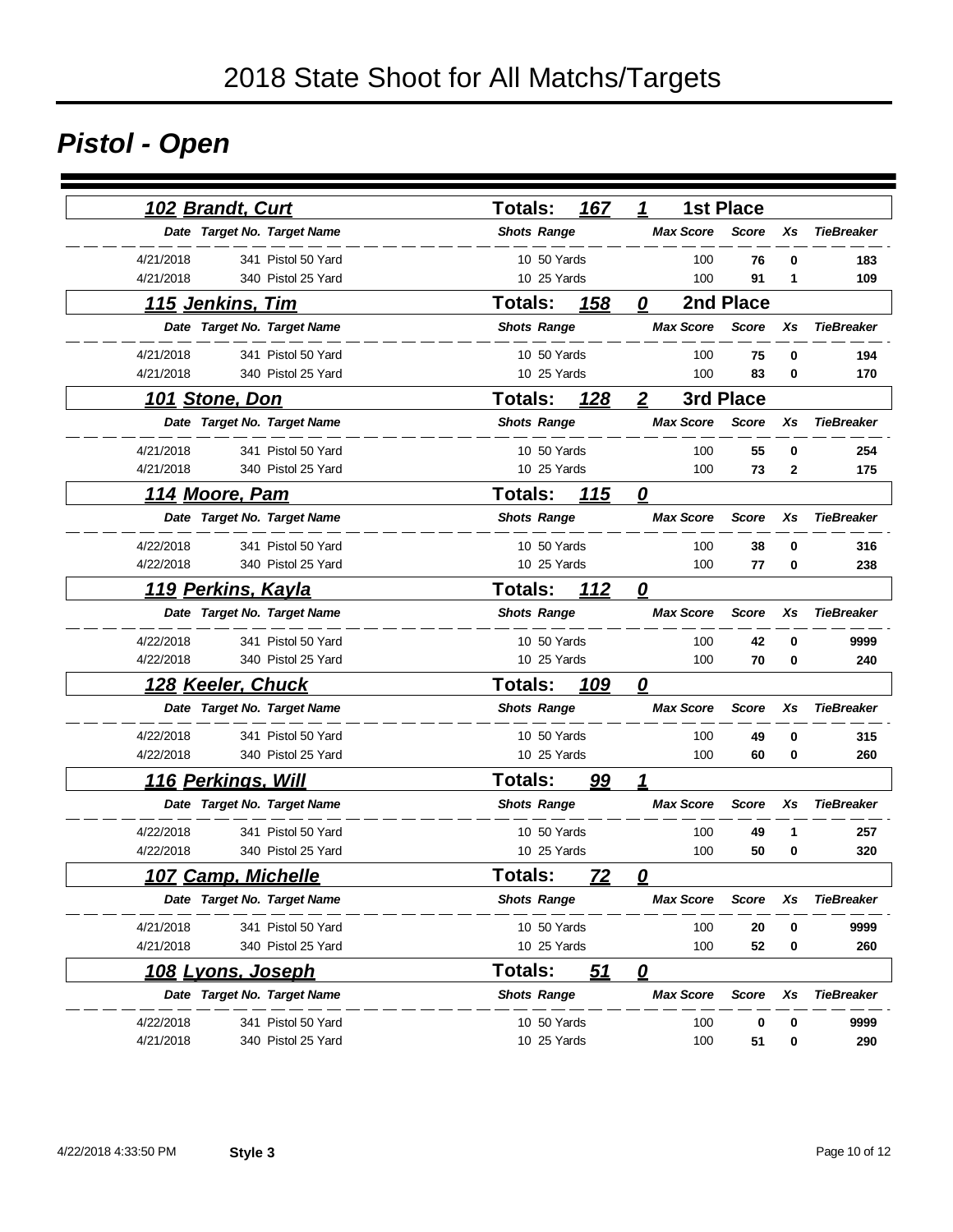# 2018 State Shoot for All Matchs/Targets

|            |     |       |                  | Totals:<br><u>49</u> | <b>117 Danison, Matthew</b> |           |
|------------|-----|-------|------------------|----------------------|-----------------------------|-----------|
| TieBreaker | Xs. | Score | <b>Max Score</b> | <b>Shots Range</b>   | Date Target No. Target Name |           |
| 9999       | 0   | 0     | 100              | 10 50 Yards          | 341 Pistol 50 Yard          | 4/22/2018 |
| 260        | 0   | 49    | 100              | 10 25 Yards          | 340 Pistol 25 Yard          | 4/21/2018 |
|            |     |       |                  | Totals:<br><u>41</u> | 109 Richards, Landon        |           |
| TieBreaker | Xs. | Score | <b>Max Score</b> | <b>Shots Range</b>   | Date Target No. Target Name |           |
| 9999       | 0   | 0     | 100              | 10 50 Yards          | 341 Pistol 50 Yard          | 4/22/2018 |
| 299        | 0   | 41    | 100              | 10 25 Yards          | 340 Pistol 25 Yard          | 4/22/2018 |

## *Primitive - Open*

|                   |          | <b>1st Place</b> |                  | 1            | <u>121</u> |                    | <b>Totals:</b> |                             | 105 Fannin, Hank        |           |
|-------------------|----------|------------------|------------------|--------------|------------|--------------------|----------------|-----------------------------|-------------------------|-----------|
| <b>TieBreaker</b> | Xs       | <b>Score</b>     | <b>Max Score</b> |              |            | <b>Shots Range</b> |                | Date Target No. Target Name |                         |           |
| 106               | 1        | 37               | 50               |              |            | 5 50 Yards         |                | 680 Fer-Du-Lac              |                         | 4/22/2018 |
| 52                | 0        | 59               | 100              |              |            | 10 25 Yards        |                | 930 Fun Target              |                         | 4/22/2018 |
| 72                | 0        | 25               | 50               |              |            | 5 25 Yards         |                | 190 Bottles                 |                         | 4/22/2018 |
|                   |          | 2nd Place        |                  | 0            | 89         |                    | Totals:        |                             | 102 Brandt, Curt        |           |
| <b>TieBreaker</b> | Xs       | <b>Score</b>     | <b>Max Score</b> |              |            | <b>Shots Range</b> |                | Date Target No. Target Name |                         |           |
| 90                | $\bf{0}$ | 37               | 50               |              |            | 5 50 Yards         |                | 680 Fer-Du-Lac              |                         | 4/21/2018 |
| 6                 | 0        | 27               | 100              |              |            | 10 25 Yards        |                | 930 Fun Target              |                         | 4/21/2018 |
| 80                | 0        | 25               | 50               |              |            | 5 25 Yards         |                | 190 Bottles                 |                         | 4/21/2018 |
|                   |          | 3rd Place        |                  | 0            | 52         |                    | Totals:        |                             | <u> 100 Herrel, Ben</u> |           |
| <b>TieBreaker</b> | Xs       | <b>Score</b>     | <b>Max Score</b> |              |            | <b>Shots Range</b> |                | Date Target No. Target Name |                         |           |
| 9999              | 0        | 29               | 50               |              |            | 5 50 Yards         |                | 680 Fer-Du-Lac              |                         | 4/21/2018 |
| 305               | 0        | 10               | 100              |              |            | 10 25 Yards        |                | 930 Fun Target              |                         | 4/21/2018 |
| 80                | 0        | 13               | 50               |              |            | 5 25 Yards         |                | 190 Bottles                 |                         | 4/21/2018 |
|                   |          |                  |                  | $\mathbf{Q}$ | 15         |                    | <b>Totals:</b> | <b>Richards, Patrick</b>    |                         | 111       |
| <b>TieBreaker</b> | Xs       | <b>Score</b>     | <b>Max Score</b> |              |            | <b>Shots Range</b> |                | Date Target No. Target Name |                         |           |
| 9999              | 0        | 12               | 50               |              |            | 5 50 Yards         |                | 680 Fer-Du-Lac              |                         | 4/22/2018 |
| 9999              |          | 0                | 100              |              |            | 10 25 Yards        |                | 930 Fun Target              |                         | 4/21/2018 |
| 9999              |          | 3                | 50               |              |            | 5 25 Yards         |                | 190 Bottles                 |                         | 4/21/2018 |

#### *Sub-Junior - Open*

|           | 121 Kelly, David   |                             | Totals:            | <u>83</u>  |                  | <b>1st Place</b> |             |            |
|-----------|--------------------|-----------------------------|--------------------|------------|------------------|------------------|-------------|------------|
|           |                    | Date Target No. Target Name | <b>Shots Range</b> |            | <b>Max Score</b> | Score            | Xs          | TieBreaker |
| 4/21/2018 |                    | 755 1 Bull (8 ring)         |                    | 5 25 Yards | 50               | 37               | $\mathbf 0$ | 83         |
| 4/22/2018 |                    | 30 3 Bull                   | 5 25 Yards         |            | 50               | 46               |             | 57         |
|           | 110 Richards, Leah |                             | Totals:            | <u>53</u>  |                  | 2nd Place        |             |            |
|           |                    | Date Target No. Target Name | <b>Shots Range</b> |            | <b>Max Score</b> | Score            | Xs.         | TieBreaker |
| 4/21/2018 |                    | 755 1 Bull (8 ring)         |                    | 5 25 Yards | 50               | 38               | $\mathbf 0$ | 120        |
| 4/21/2018 |                    | 30 3 Bull                   |                    | 5 25 Yards | 50               | 15               | $\Omega$    | 144        |

٠